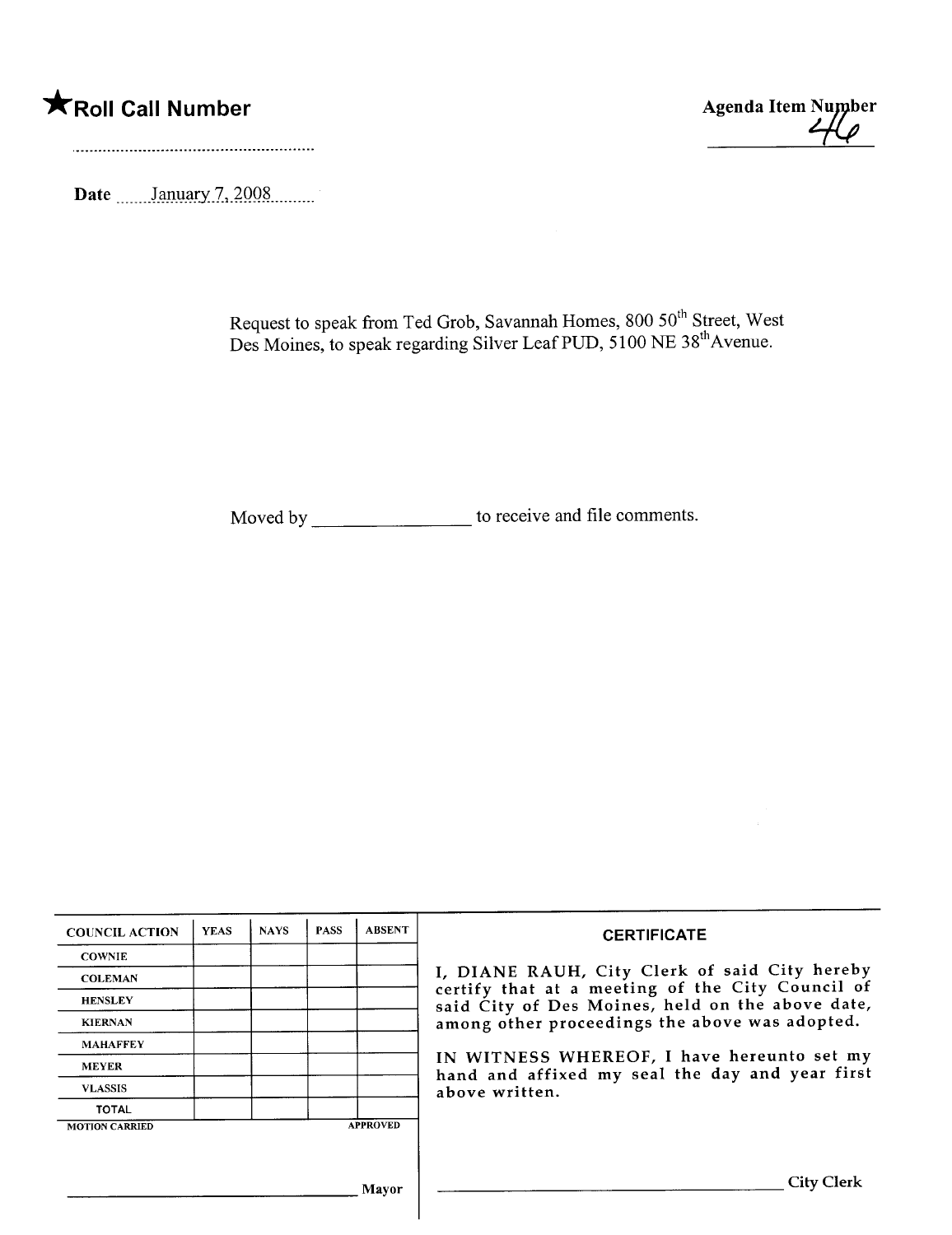December 27, 2007

The Honorable Mayor and Members of the City Council

## Re: Roll Call 07-1662 - 07-1665 Review of issues around street width, overall design, and sewer and water fees related to the rezoning request for property at 5100 NE 38th Street.

Dear Members of the City Council:

At the August 20, 2007 City Council meeting, you requested followup on issues that were presented regarding the rezoning and development of property at 5100 NE 38th Street (Douglas Avenue).

Staff has evaluated the developer's requests to reduce the cost of development in Des Moines and specifically the proposed Silver Leaf Planned Unit Development.

## Sanitary Sewer Connection Fee

The developer has requested a waiver or reduction of the Four Mile East Area sanitary sewer connection fee for the subject property. Currently, the City of Des Moines fronts the financing for sanitar sewer extensions into new areas by using a benefited area connection fee. The sanitary sewer enterprise pays for the sewer extensions and then the developer reimburses the enterprise based upon the acres of land developed. This system allows the developer to only pay for the portion of the sewer work necessary for their development instead of the first developer paying all the costs to bring the completed line into their development. It also allows reimbursements to the current rate payers for the sewer costs so that existing homeowners are not subsidizing the newer developments.

To date the sanitary sewer enterprise has up fronted \$19.8 milion of sanitary sewer extension and has recovered approximately \$2.0 milion dollars through connection fees. The sanitary sewer connection fee for the Silver Leaf PUD area is \$2,360 per acre of land. If this connection fee is eliminated, the sanitary sewer enterprise will have to significantly raise its rates to cover the cost of existing extensions.

Every metro community that has a trunk sewer connection fee program has a slightly different way to apply the fee. (See attached chart) The sewer connection fee for Mr. Grob's development is considerably less than many developments in other communities.



OFFICE OF THE CITY MANAGER CITY HALL 400 ROBERT D. RAY DRIVE DES MOINES, IOWA 50309.1891 (515) 283-4141

ALL AMERICAN CITY 1949,1976.1981 2003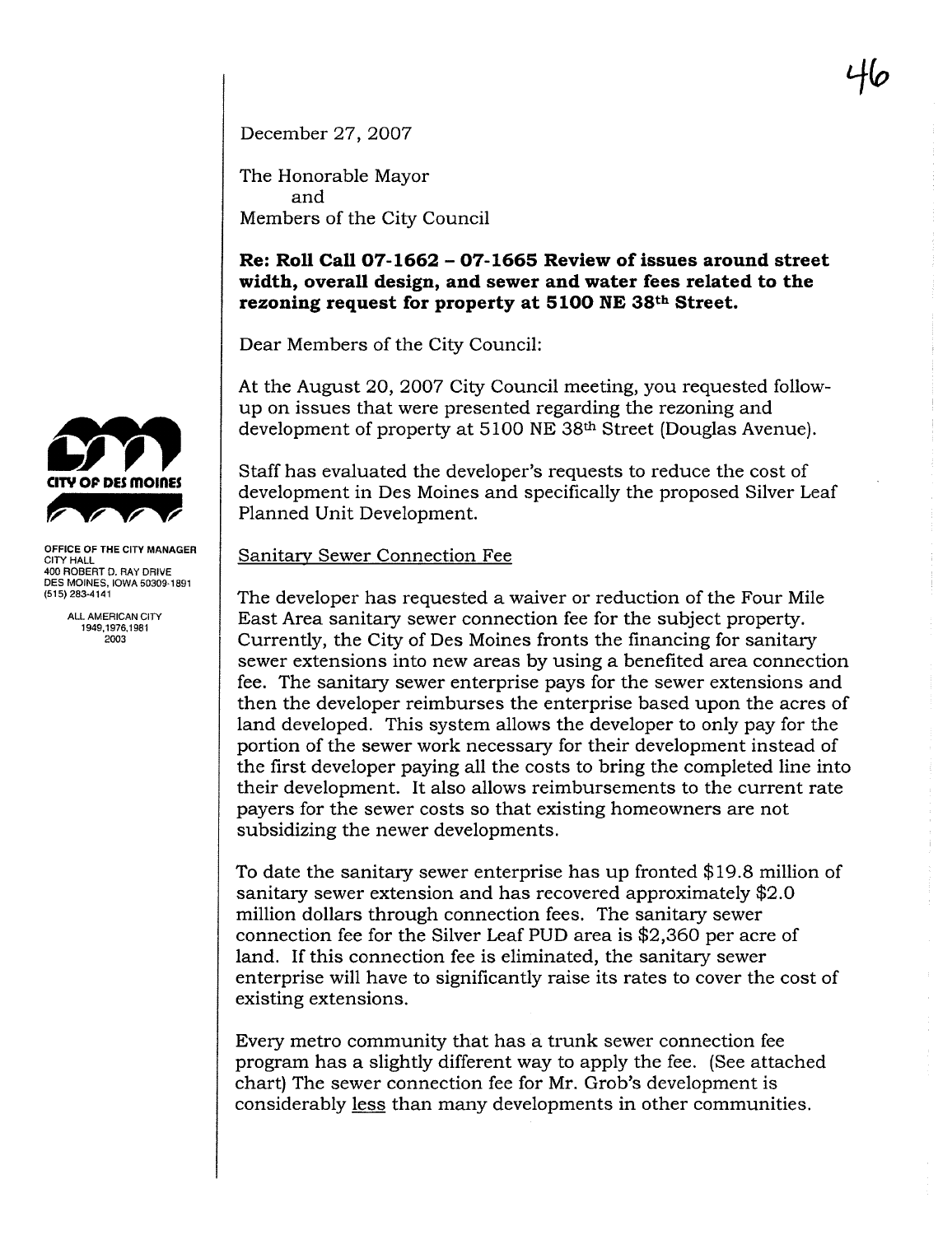Mayor and Council Members December 27, 2007 Page 2 of 4

The City of Ankeny has four existing connection fee areas like those in the City of Des Moines and plans additional areas. The current sanitary sewer connection fees in Ankeny range from \$1711/acre to \$2600/acre. Other jurisdictions, such as Norwalk, Altoona, and Pleasant Hill have a connection fee that is applied across the entire city. However, it is the staff's opinion that this type of fee may not be defensible in court under the current Iowa law since the fee may not be tied to a specific capital expenditure and assigned to a specific district.

Those communities that do not have a connection fee program require the developers to install the trunk sewers as a cost to be absorbed by the development as a preferred method. All of the cities may also use the special assessment process to fund the construction in lieu of connection fees. However, staff believes that the special assessment programs have several shortcomings related to funding trunk sewer construction. Under the current state law there are limits on how much can be assessed to undeveloped properties and provisions that defer assessments on agricultural use properties. These factors shift the ultimate cost of the trunk sewer onto the existing rate payers and provide no way to recover the deferments after the end of the assessment period. These factors can also have a negative affect on promoting the development of the property since the assessments must be paid at the time the property is sold. Finally, these factors can cause the delay of the development beyond the end of the assessment period which can be ten to fifteen years.

For these reasons, staff does not recommend a waiver or reduction of the Four Mile East area sanitary sewer connection fee for the Silver Leaf PUD.

### Water System Extension Costs and System Development Fee

The current Des Moines Waterworks policy is that the first developer in a new area pays for the cost of extending a water trunk line to and through their development. While Mr. Grob would not be reimbursed for the cost of extending the water main from its existing terminus to and through the Silver Leaf PUD, Mr. Grob is also not responsible for reimbursing previous developers that extended the water main to its current location.

The City of Des Moines could request that Des Moines Waterworks change their policy to allow recovery of cost in some fashion or a benefited area connection fee like the City does for sewer districts.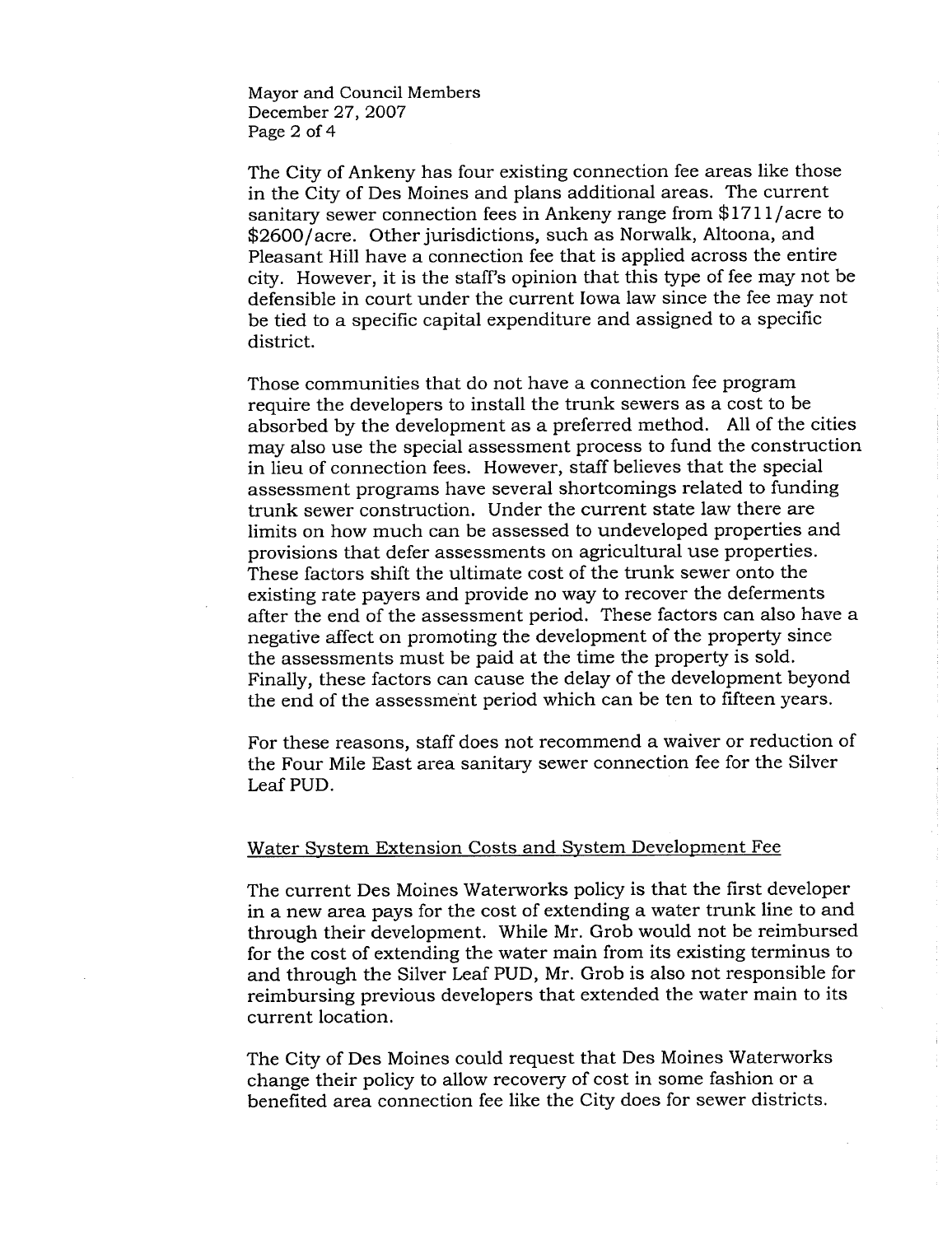Mayor and Council Members December 27, 2007 Page 3 of 4

However, Waterworks has opposed a change in their policy in the past due to high administrative costs.

Per the schedule of charges on the Des Moines Water Works website, a system development fee funds on-going water distribution system maintenance (i.e replacement of broken water mains in the system over time) for distribution systems owned and maintained by DMWW. The developer is essentially responsible for extending 8" water main through their development and then is charged a system development fee based upon the size of each tap made onto those water mains. Effective May 1, 2007 the system development fee for a 1" residential tap to a distribution system owned and maintained by the DMWW (by jurisdiction) is as follows:

÷.

| Des Moines                 | -335    |
|----------------------------|---------|
| Pleasant Hill              | \$1,200 |
| Cumming                    | \$2,845 |
| Alleman                    | \$2,000 |
| Unincorporated Polk County | \$1,500 |

The City of Ankeny purchases water from the Des Moines Water Works but owns and maintains its own distribution system. Therefore, it sets its own fees. According to Randy Beavers at the DMWW, Ankeny charges a connection fee ranging from \$50 to \$150 per unit depending on the number of dwelling units applied for. Ankeny also charges a \$240 meter fee for each new connection (\$290 to \$390 total). Ankeny also has special district fees in some parts of their city of \$3,000 per acre. Ankeny also is in the process of making substantial water system improvements so their water rates and fees and charges are certain to increase to pay for them.

#### Potential Cost Reductions for Silver Leaf PUD

Staff has identified potential savings and cost reductions within the Silver Leaf PUD, including the following:

- $\bullet$  Reduce the width of east / west collector street from 31-feet of pavement width to 26-feet of pavement width (estimated savings of approximately \$25K additional property available for lots).
- . Eliminate the round-about on the east side of the development proposal (estimated savings of approximately \$ 15K to \$20K).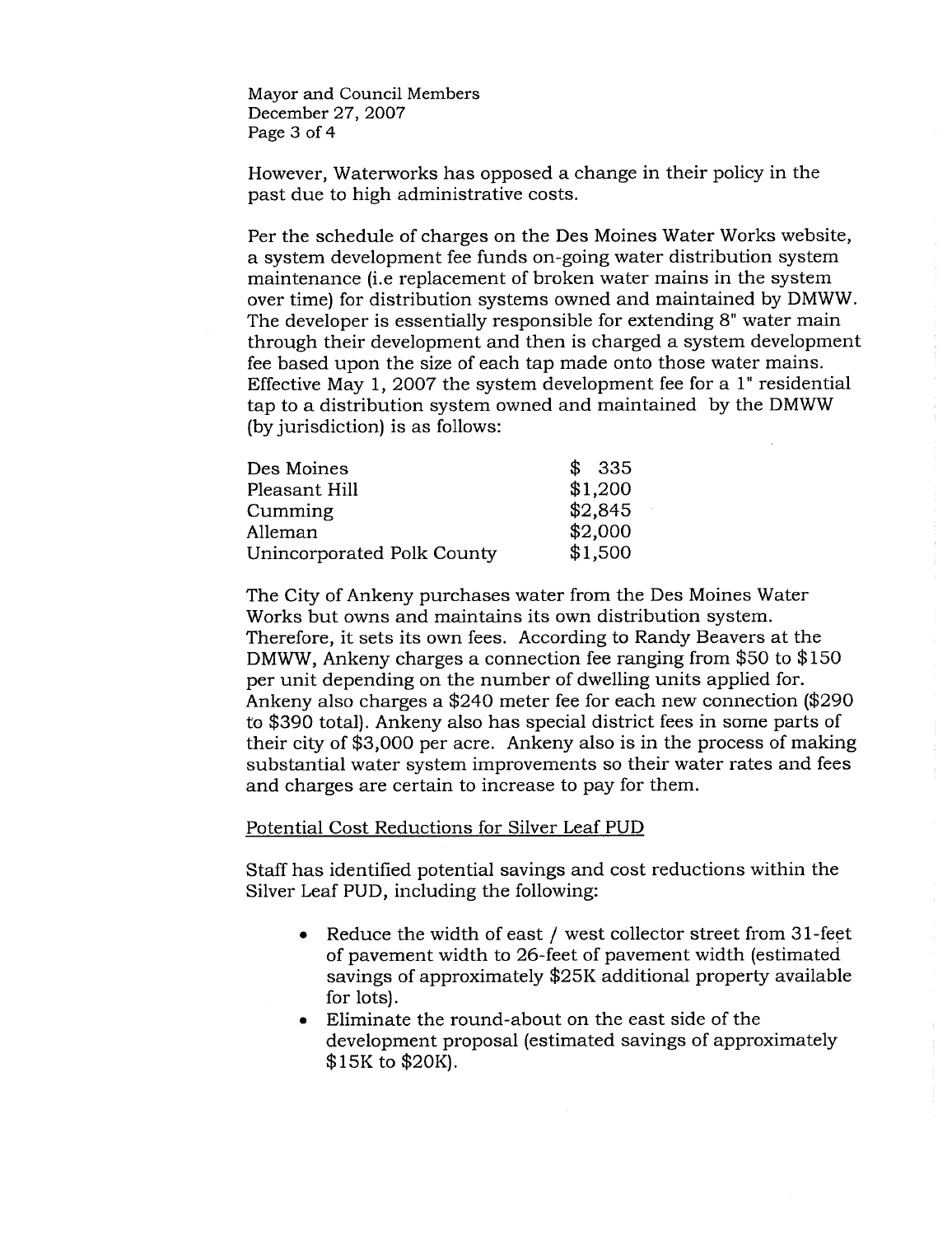$7\varphi$ 

Mayor and Council Members December 27, 2007 Page 4 of 5

- . Eliminate the proposed alleys (would require all lots to provide detached or attached garages accessed from the public street).
- . Reduce the amount of stormsewer in the project by implementing "green" stormwater management techniques for roof and footing drains.

These potential cost savings are in addition to the concessions the Plan and Zoning Commission already recommended, including 50' lot widths (rather than the minimum required 60'), and eliminating the requirement for garages on lots that are served by private alleys.

#### Summary

While there may be differences in individual fees or methods of collection among the metro jurisdictions, staff believes that the overall costs of development in the City of Des Moines are no greater than the costs to develop in other jurisdictions, especially when tax abatement is factored in the equation. The value of tax abatement offered by the City of Des Moines cannot be dismissed. The nondiscounted value of 5-year, 100% tax abatement by the City of Des Moines for the 120 residential dwellings in the Silver Leaf PUD is estimated at \$1.92 milion (based on the estimated \$180K sale prices listed on the PUD submittal). The next highest residential tax abatement in the Des Moines metro is offered by the City of Ankeny which offers a 10-year declining schedule tax abatement. The nondiscounted value of tax abatement for a 120 unit development with a \$180K per unit sales price is approximately \$1.44 milion. No residential tax abatement is offered in Clive, Windsor Heights, West Des Moines, Johnston or Urbandale.

Please let me know if I can provide additional information.

Yours truly,

Richard A. Clark City Manager

RAC/mlw

Cc: Larry Hulse, Community Development Director Jeb Brewer, City Engineer Roger Brown, City Attorney Ted Grob, Savannah Homes, Inc.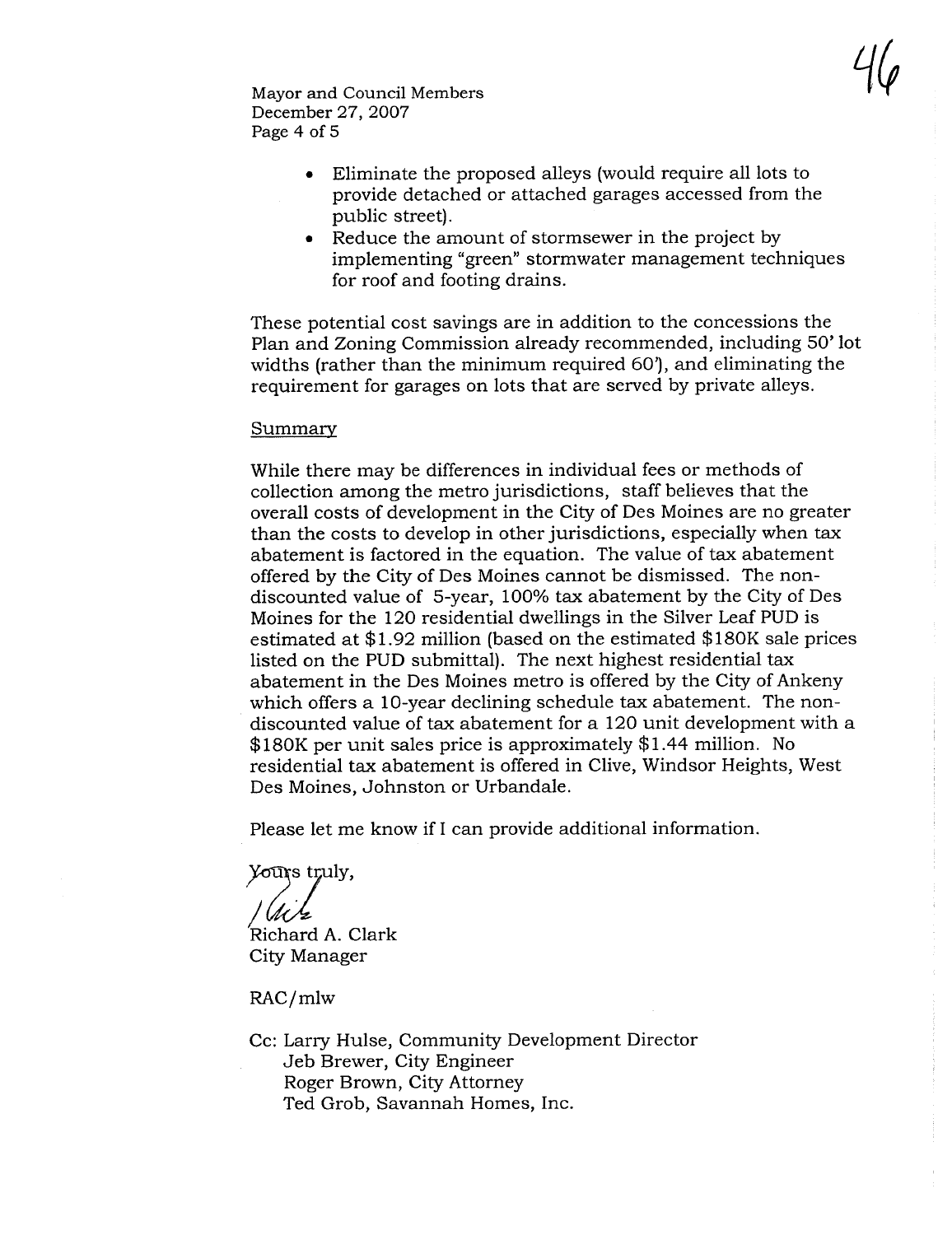Connection Fees Related to Sanitary Trunk Sewers in the Metro Area Connection Fees Related to Sanitary Trunk Sewers in the Metro Area

 $\frac{1}{2}$ 

| Current Connection Fee                                                                                         |
|----------------------------------------------------------------------------------------------------------------|
|                                                                                                                |
| \$2,105/Ac<br>\$2,350/Ac<br>\$2,600/Ac                                                                         |
| \$1,711/Ac                                                                                                     |
| \$2,400/Ac<br>\$2,230/Ac                                                                                       |
| \$1.780/Ac                                                                                                     |
|                                                                                                                |
| \$3,920/Ac<br>\$3,310/Ac                                                                                       |
|                                                                                                                |
| \$1,252.72/Ac Or \$1,474.50/1000gal/day for Peak Flow<br>\$1,720 / Household Unit                              |
| \$4,508.81/Ac Or \$5,306.19/1000gal/day for Peak Flow<br>\$8,688.35/Ac                                         |
| \$1,252.72/Ac Or \$1,474.50/1000gal/day for Peak Flow<br>\$1,252.72/Ac Or \$1,474.50/1000gal/day for Peak Flow |
| \$3,430.05/Ac                                                                                                  |
| \$3,411.46/Ac<br>\$3,330.63/Ac                                                                                 |
| \$11,032.64/Ac                                                                                                 |
|                                                                                                                |
|                                                                                                                |
| \$300 /lot to Developer<br>\$3,270/Ac                                                                          |
| \$3,100/Ac<br>\$3,150/Ac                                                                                       |
|                                                                                                                |